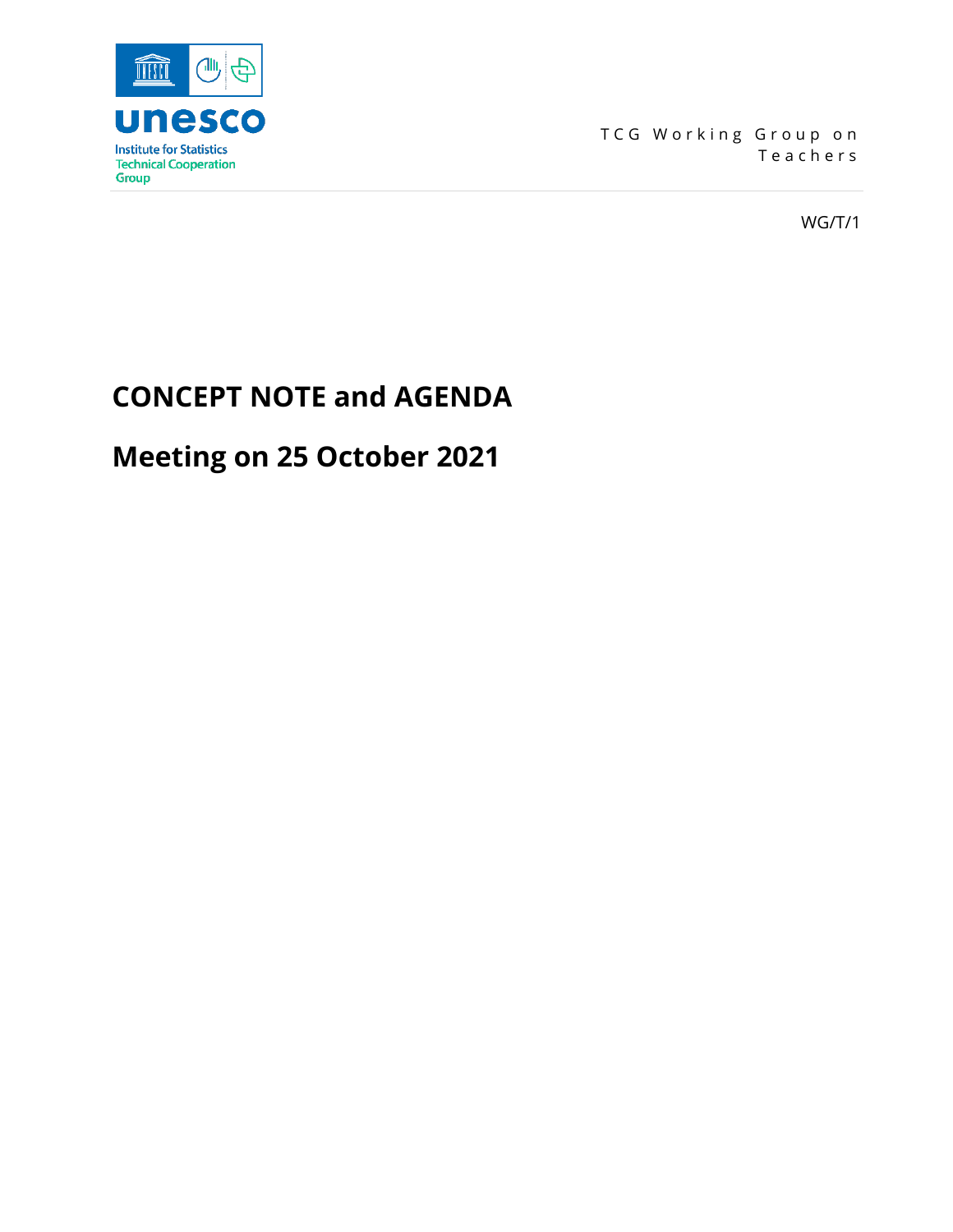At the 41<sup>st</sup> UNESCO General Conference in November 2021, the UNESCO Institute for Statistics (UIS) will present for adoption the International Standard Classification of Teacher Training Programmes (ISCED-T), which is a framework for assembling, compiling and analysing crossnationally comparable statistics on teacher training programmes. The  $40<sup>th</sup>$  session of the UNESCO General Conference endorsed the development of ISCED-T to support the monitoring of SDG target 4.c. The General Conference stated that ISCED-T should be developed with the participation of representatives of UNESCO Member States and representatives of other relevant international organizations, including from the teaching profession, with a view to submitting a draft proposal to the General Conference for adoption at its 41<sup>st</sup> session in November 202[1](#page-1-0)<sup>1</sup>.

ISCED-T was developed in close consultation with the Technical Cooperation Group on the Indicators for SDG 4 - Education 2030 (TCG). Indeed, at its  $6<sup>th</sup>$  meeting in August 2019, the TCG acknowledged the classification as a sustainable solution and positive step towards achieving a global public good to enable global policy dialogue on teachers. At the  $7<sup>th</sup> TCG$  meeting (27 to 29 October 2020), UIS presented options for development of ISCED-T. In a consultation after this meeting, the TCG endorsed four dimensions for classification of teacher training programmes (TTPs) in ISCED-T<sup>[2](#page-1-1)</sup>: the ISCED level of the TTP, the target teaching level, the entrance requirements, and the duration of the TTP.

In partnership with the International Task Force on Teachers for Education 2030, the UIS established a Technical Advisory Panel (TAP) for ISCED-T to guide the overall strategy for development of ISCED-T, review and validate the draft proposals, and advice for implementation of the classification (in 2022). The TAP<sup>[3](#page-1-2)</sup> is a gender-balanced group consisting of 11 experts in teacher training and qualifications, teacher statistics, and international classifications from 12 organizations and from all UNESCO regions. In addition to the four dimensions endorsed by the TCG, a fifth dimension – teaching practice ratio – was proposed and approved by the TAP. In close collaboration with and under the guidance of the TAP and the UIS, a proposal of ISCED-T was drafted by an external Expert commissioned by the UIS to write the classification.

The UIS, in collaboration with UNESCO's Education Sector, carried out ISCED-T global consultations with UNESCO Member States, Category 1 Institutes and relevant Category 2

<span id="page-1-1"></span>2 UNESCO Institute for Statistics (UIS). 2021. "Technical Cooperation Group: Report for 2020 - 7th TCG Meeting Report and Indicator Development for 2020." Montreal: UIS[. http://tcg.uis.unesco.org/wp-content/uploads/sites/4/2021/01/TCG-Report-2020.pdf.](http://tcg.uis.unesco.org/wp-content/uploads/sites/4/2021/01/TCG-Report-2020.pdf)

<span id="page-1-0"></span><sup>1</sup> 40 C/Resolution 18. In: United Nations Educational, Scientific and Cultural Organization (UNESCO). 2020. *Records of the General Conference - 40th Session, Paris, 12 November - 27 November 2019: Volume 1 - Resolutions*. Paris: UNESCO. [https://unesdoc.unesco.org/ark:/48223/pf0000372579.](https://unesdoc.unesco.org/ark:/48223/pf0000372579)

<span id="page-1-2"></span><sup>3</sup> ISCED-T TAP includes the following organizations: Africa Federation of Teaching Regulatory Authorities (AFTRA), Arab Bureau of Education for the Gulf States (ABEGS), Arab League Educational, Cultural and Scientific Organization (ALECSO), Centro de Investigación Avanzada en Educación (Center for Advanced Research in Education) (CIAE) - Universidad de Chile, Education International, Eurostat, Network for International Policies and Cooperation in Education and Training (NORRAG), International Task Force on Teachers for Education 2030, Organisation for Economic Co-operation and Development (OECD), Pacific Community, Southeast Asian Ministers of Education Organization (SEAMEO), United Nations Statistics Division (UNSD) which also acts as the secretariat for the United Nations Committee of Experts on International Statistical Classifications (UNCEISC). The UIS acts as the Secretariat of the TAP.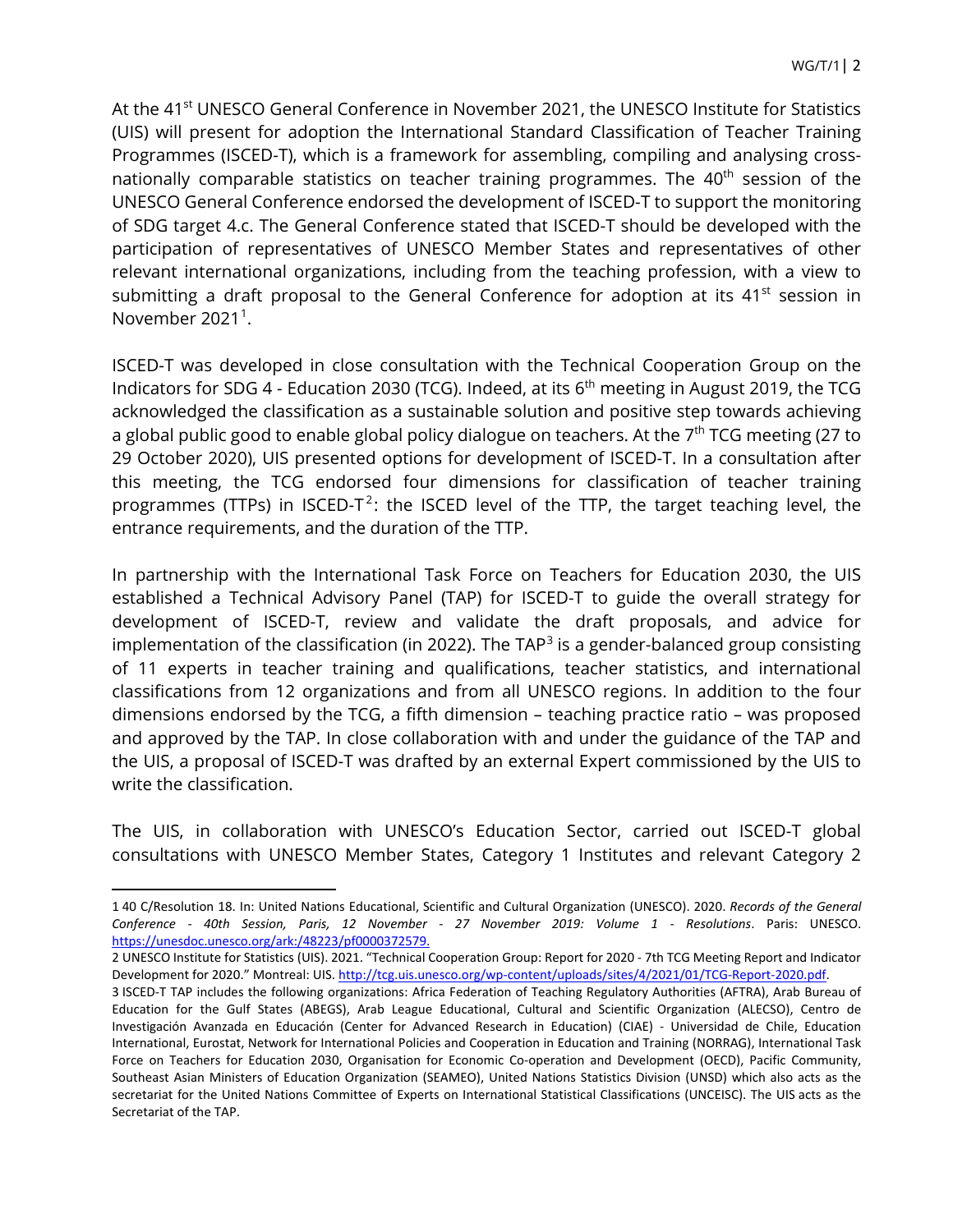Centres in September and October 2021. Feedback from these consultations were reflected in the draft proposal of ISCED-T, which was then reviewed and approved by the TAP, for submission to the General Conference, for adoption. The development process of ISCED-T complies with the process and guidelines of the United Nations Committee of Experts on International Statistical Classifications (UNCEISC) [4](#page-2-0) for the development of an international classification [\(https://unstats.un.org/unsd/classifications/bestpractices\)](https://unstats.un.org/unsd/classifications/bestpractices).

Presuming the adoption of ISCED-T by the General Conference in November 2021, what will be the next steps in the development of ISCED-T? What will be the implications of ISCED-T for data reporting on the global indicator 4.c.1? How could ISCED-T contribute to the definition of a global minimum standard for national measurement of the proportion of teachers with the minimum required qualifications by level of education taught? How could national standards currently used for indicator 4.c.1 monitoring be better documented for the benefit of data users? These are suggestion of questions submitted, that could be discussed during the TCG Working Group's meeting on 25 October 2021.

## **Objectives of the Meeting**

During the meeting on 25 October, members of the working group will:

- Be given a presentation on the draft proposal of ISCED-T;
- Discuss the implications of ISCED-T for data reporting on the global indicator 4.c.1, which is currently monitored based on national standards;
- Review a UIS proposal for collecting metadata on the countries definition of 'trained' and 'qualified' teachers.

On the basis of the discussion which will take place during the working group meetings, recommendations will be made to the TCG members during the  $8<sup>th</sup>$  Meeting (TCG-8) on 2 November.

## **Expected Output**

- The WG members are updated on ISCED-T;
- The implications of ISCED-T for data reporting on indicators 4.c.1 are discussed, and the questions proposed by UIS for the WG attention are reviewed/answered;
- Agreement on the UIS proposal for collecting metadata on countries definition of 'trained' and 'qualified' teachers.

<span id="page-2-0"></span><sup>4</sup> Mandate and governance of the United Nations Committee of Experts on International Statistical Classifications (UNCEISC) : <https://unstats.un.org/unsd/statcom/52nd-session/documents/BG-3k-TOR-UNCEISC-E.pdf>